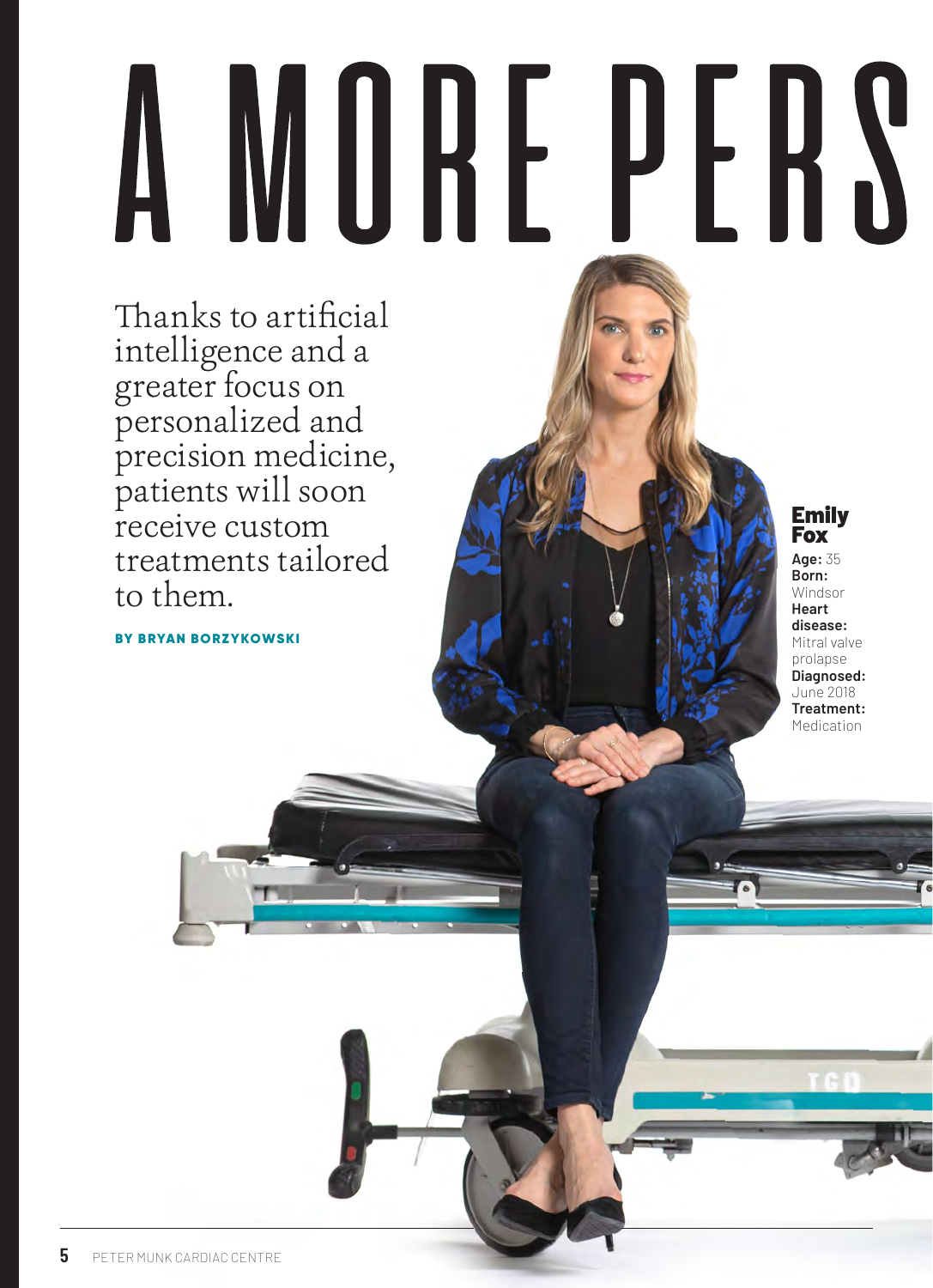# ONAL TOUGH

### Katie Shea

**Age:** 42 **Born:** Ottawa **Heart disease:** Dilated cardiomyopathy **Diagnosed:** November 2018 **Treatment:** Defibrillator implant and medication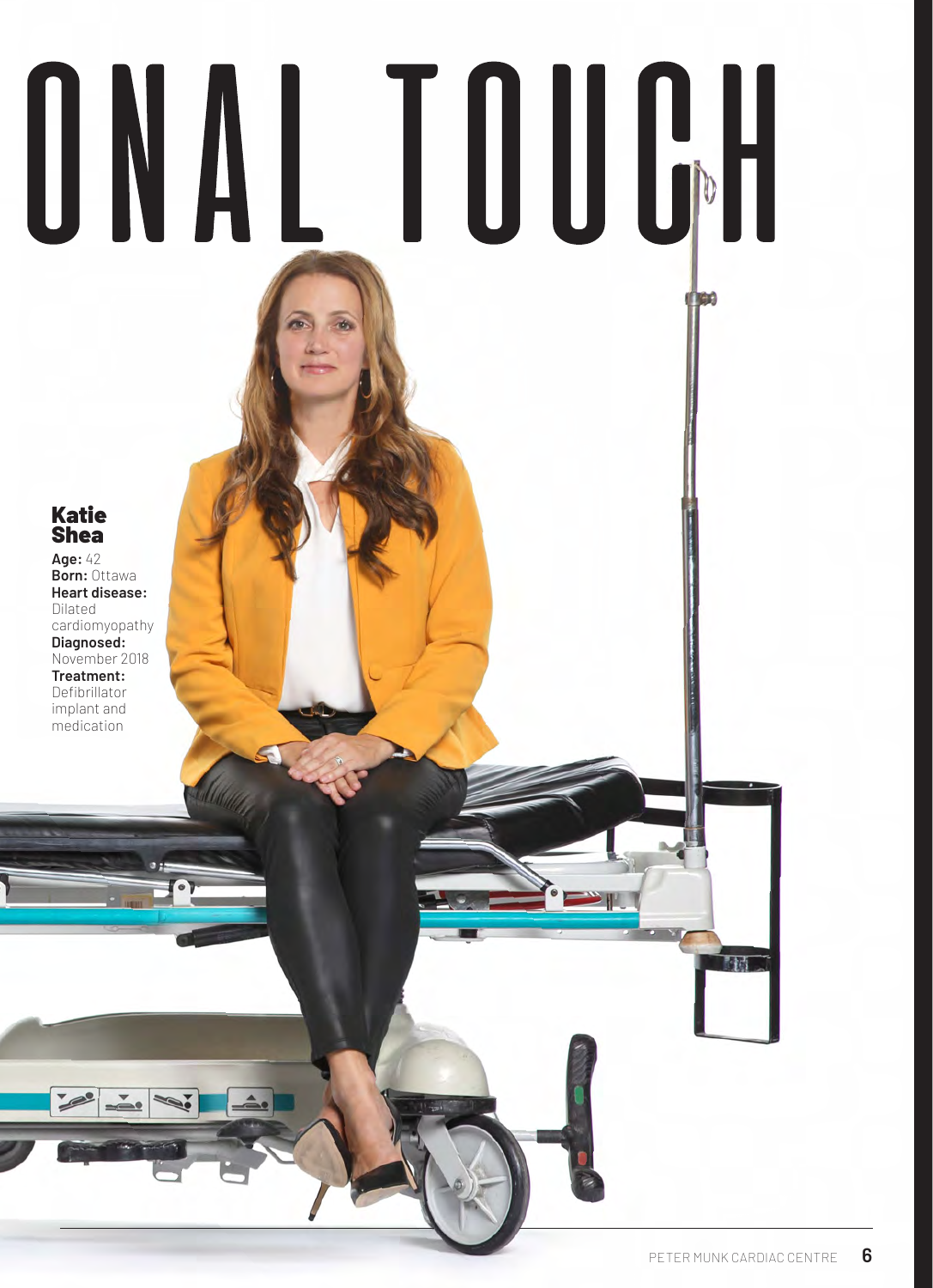mily Fox and Katie Shea have a lot in common. They're young, hardworking and active and they also both have heart disease. On the outside, they're strikingly similar, but on the inside, at the very cellular level, they are completely different.

These differences matter. Right now, two people could arrive at the hospital and get diagnosed with heart disease, yet one might respond well to treatment, while the other does not. One person could be discharged from the hospital the next day, while the other, despite receiving the same treatment, could require immediate transfer to the intensive care unit and die within days. "It's hard to understand why patients respond so differently to the same treatment," says Dr. Phyllis Billia, Director of Research at the Peter Munk Cardiac Centre.

Fortunately, the Centre is conducting crucial research that will one day allow doctors to use a patient's unique genetic composition to dictate

what treatment they receive. It's called precision medicine, a term that has been around the medical community for a decade, but it's at the Peter Munk Cardiac Centre where meaningful progress is being made.

According to Dr. Billia, precision medicine will help us answer many of the most pressing, and still unsolved, medical questions. This approach, which includes metabolomics, proteomics, transcriptomics and wholegene sequencing, will allow scientists to better understand the unique characteristics of every individual patient. As Co-Director of the Peter Munk Cardiac Centre biobank, Dr. Billia has overseen the acquisition of 150,000 patient blood and tissue samples — samples that will allow doctors to map human disease.

This information, combined with the power of artificial intelligence (AI) and machine learning, will help the team at the Peter Munk Cardiac Centre better decide how to treat two patients who may seem similar, like Fox and Shea, but who might need to be administered very different treatments in order to see the best outcome.

The potential for precision medicine to dramatically redefine a patient's journey is massive, yet it's also expensive. The Peter Munk Cardiac Centre is currently conducting 23 precision medicine–related projects, but researchers would like to be doing this with every patient. "To say

### "AS A PATIENT, YOU WANT TO KNOW THE THERAPY YOU'RE RECEIVING IS BASED ON EVIDENCE THAT'S RELEVANT TO YOU, SO YOU CAN HAVE GREATER **CONFIDENCE** THAT IT WILL WORK"

**— Dr. Heather Ross**

### BIG DATA



Number of data points stored in the Centre's data lake platform.

## 315,000

New pieces of information that go into the data lake every day.

it's an ambitious and expensive goal would be an understatement," explains Dr. Billia. "Yet we're making progress every day."

### A PERSONALIZED APPROACH

In 2018, Shea was diagnosed with dilated cardiomyopathy, a condition that decreases the heart's ability to pump due to an enlarged and weakened left ventricle. Fox has an arrhythmia, which causes the heart to beat abnormally fast. Both diseases are frightening and can be fatal if not treated properly.

When mapping out the optimal treatment plan for patients, clinicians apply past experience, available research, knowledge and intuition to generate the best possible outcomes. However, the majority of heart-related research has been on older white men, and while everyone's physiology is similar, everything from diet to ethnicity to a family's medical history can impact the way a person responds to treatment.

Whether it's a young Black man or an older Indigenous woman, the medical field tends to take a "one-treatment-fits-all" approach. "That's a problem," explains Dr. Heather Ross, Division Head of Cardiology at the Peter Munk Cardiac Centre, site lead for the Ted Rogers Centre for Heart Research, Loretta A. Rogers Platinum Chair in Heart Function and Pfizer Chair in Cardiovascular Research. "As a patient, you want to